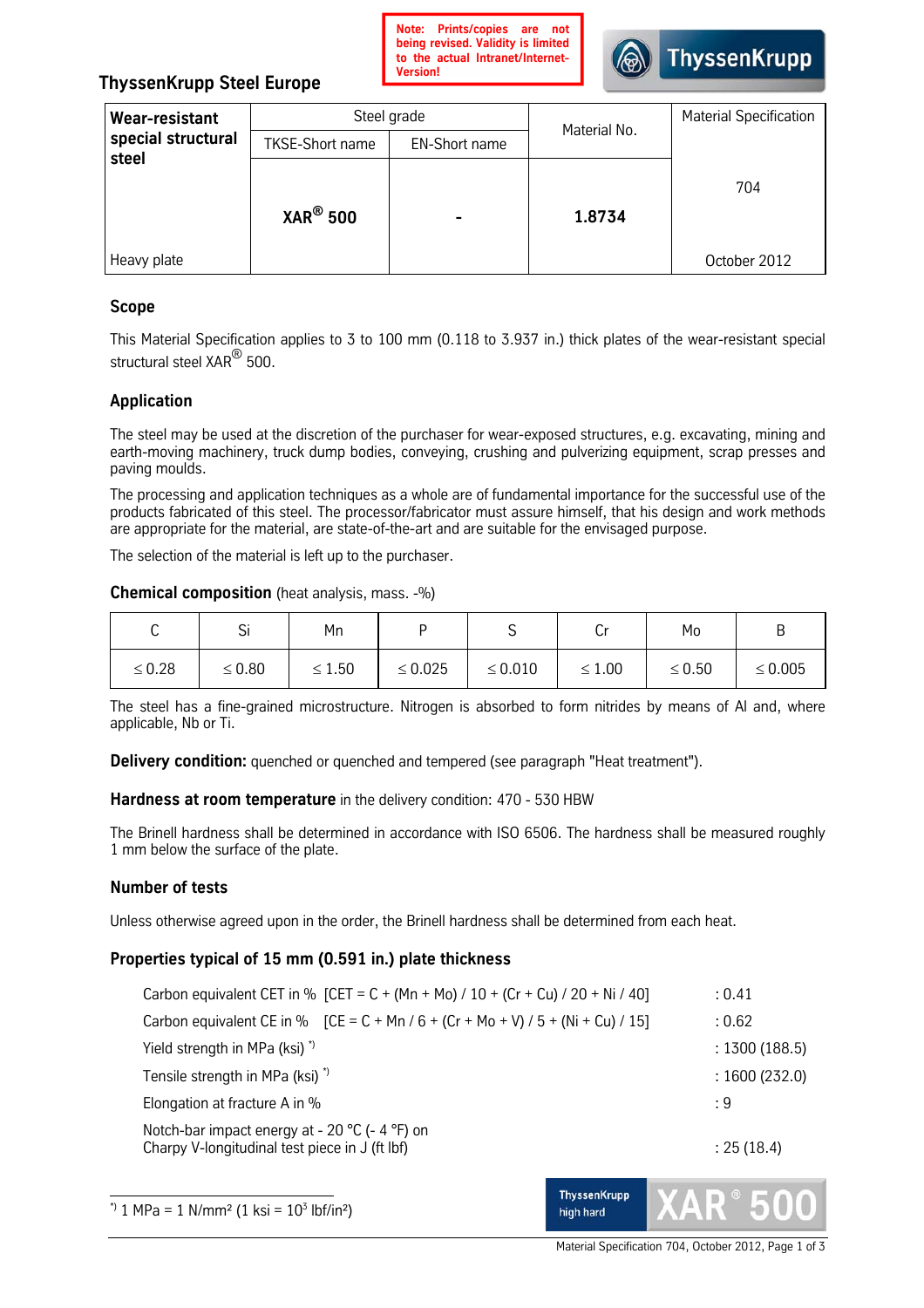## **General processing information**

Prior to any processing, it is advisable to make use of the information available from the steel producer in order to draw on that experience for the processing. The following information can deal with only a few essential points. The recommendations given in STAHL-EISEN-Werkstoffblatt 088 (Weldable fine-grained structural steels, guidelines for processing, in particular for welding) correspondingly apply to this steel as well.

Recommendations for welding are also given in EN 1011 part 1 and part 2 - Welding, Recommendation for welding of metallic materials -.

It is left to the discretion of the processor/fabricator to decide which of the familiar precautions must be adopted to avoid cracking during thermal cutting and welding under the prevailing construction and fabrication conditions.

### **Cold forming**

The products made of this steel are suitable for cold bending provided, that consideration is given to the high hardness. The formability of steel decreases with increasing hardness. This has to be kept in mind when forming. The forming must take place at a slow and steady rate, the cut edges must be deburred and the plates heated, if necessary, prior to the forming. A final stress-relieving is not necessary for this steel.

## **Machinability**

In spite of its high wear resistance, the steel exhibits good machinability if sufficiently heavy machine-tools and sharp carbide-tipped tools are used. The feed rate and cutting speed have to be adjusted to the high hardness of the material.

### **Heat treatment**

Plates of the XAR<sup>®</sup> 500 grade receive the required properties as a result of austenitizing and follow-on quenching in special facilities and, where applicable, tempering below  $A_{c1}$ . Direct quenching after hot-rolling is considered equivalent to conventional quenching. The heat treatment depends on the chemical composition and the product thickness. To avoid hardness losses, the steel must not be heated above 250 °C (482 °F).

## **Thermal cutting**

Preferably the flame-cutting process is used. For small product thicknesses, however, the plasma cutting process is used in the interest of minimum distortion.

Preheating is not normally necessary when flame-cutting thicknesses up to around 10 mm (0.394 in.). However, if the workpiece temperature is below + 5 °C (+ 41 °F), or the cut edges are to be cold-formed in the course of further processing, preheating to about 150 °C (302 °F) should be considered in the interest of cold cracking resistance.

### **Welding**

If due consideration is given to the general rules for welding, this steel is weldable both manually and automatically. To prevent cold cracking in the welded joints only welding consumables giving welds of very low hydrogen content should be used.

Preheating is not generally necessary for welding with austenitic filler metals.

For highly stressed weld seams, welded with ferritic filler metals, preheating should in general be used for thicknesses stated in STAHL-EISEN-Werkstoffblatt 088. The preheat temperature level for welding depends on the plate thickness and the residual stress state of the structure. The working temperature should not go beyond 250°C (482 °F).

The wear resistance of components fabricated of XAR<sup>®</sup> 500 may be increased with the aid of wear resistant layers deposited by means of welding or metal spraying.